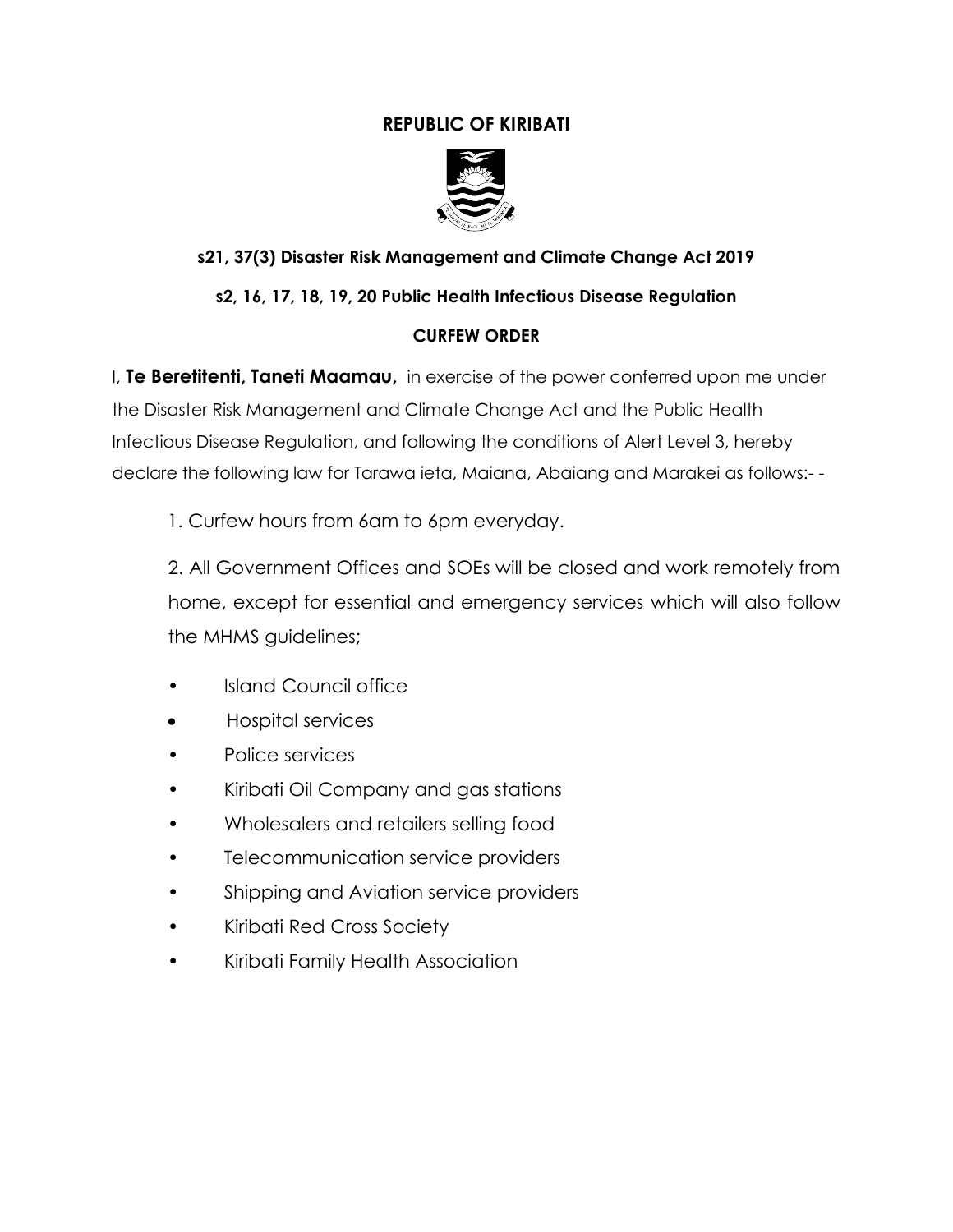- 3. And other essential services that the Government and the Island Council deems necessary during the curfew. These additional services require prior approval of the Island Council Office.
- 4. All essential service providers (food wholesale and retail) from the private sector will remain open to the public from 6am to 6pm.
- 5. People MUST stay at home may only leave their homes for essential work or to access emergency services but must observe compulsory face mask, social distancing of 2m, no spitting and nose blowing in the public places and other guidelines from MHMS.
- 6. Access to shops for food shopping and other essential services will be zoned to limit the movement of people within their neighbourhoods or villages from 6am to 6pm.
- 7. Public transportation services may operate but will also observe compulsory face mask, open windows, no spitting and nose blowing and other MHMS guidelines and passengers must not share seats nor stand.
- 8. School closure until the end of this month.
- 9. All kava bars, liquor bars, and night clubs will be closed.
- 10. Social gatherings (including churches) up to 20 people are allowed to gather in outdoor setting. With appropriate distancing, masks and good ventilation.
- 11.Access to hospital services will be conducted according to the Ministry of Health and Medical Service guidelines as earlier announced.
- 12. Delivery of cargoes, fuels and medical supplies by vessel or air service will continue to outer island with no passengers allowed. Only those stranded in the outer islands are allowed to return to Tarawa provided they meet health travel requirements.
- 13. No travels between the outer islands are allowed.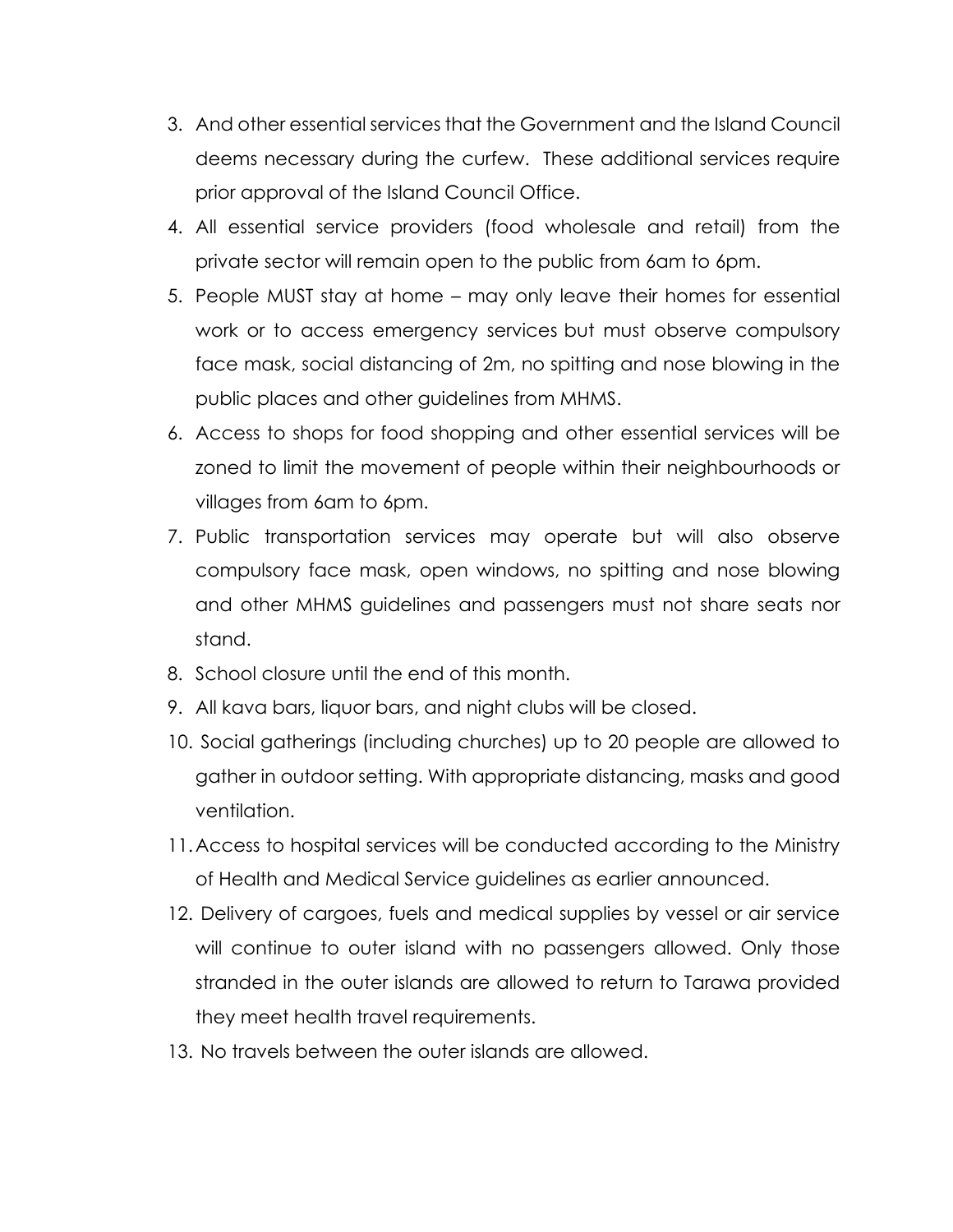- 14. All police officers and other responsible Government officers are hereby ordered to ensure that this Order and future directions issued out of this Order and Public Health (Infectious Disease) Regulation and the Disaster Risk Management and Climate Change Act are complied with by the public.
- 15. Urgent direction(s) other than those listed here, if there is a need, may be issued later to the police and other officers of the Government for execution in relation to certain areas or groups of people or activities etc where it deemed necessary to achieve the purposes of this Order and the Public Health (Infectious Disease) Regulation and the Disaster Risk Management and Climate Change Act in relation to COVID-19.
- 16. Any person who contravenes any conditions of this Order commits an offence and will be liable to be arrested by the police or imprisonment. For clarification purposes, any breach of all the provisions of the Public Health (Infectious Disease) Regulation is an offence.
- 17. In case of any inconsistencies between this version and the Kiribati version, the Kiribati version shall prevail.
- 18. This Order repeals any previous Orders and is effective on 11<sup>th</sup> February 2022 at 6 am until 18th February 2022 at 6am.

Dated 10th February 2022

**HE TANETI MAAMAU**

…………………………………………

TE BERETITENTI

Printed by exhibition at the Office of Te Beretitenti on 10<sup>th</sup> February 2022.